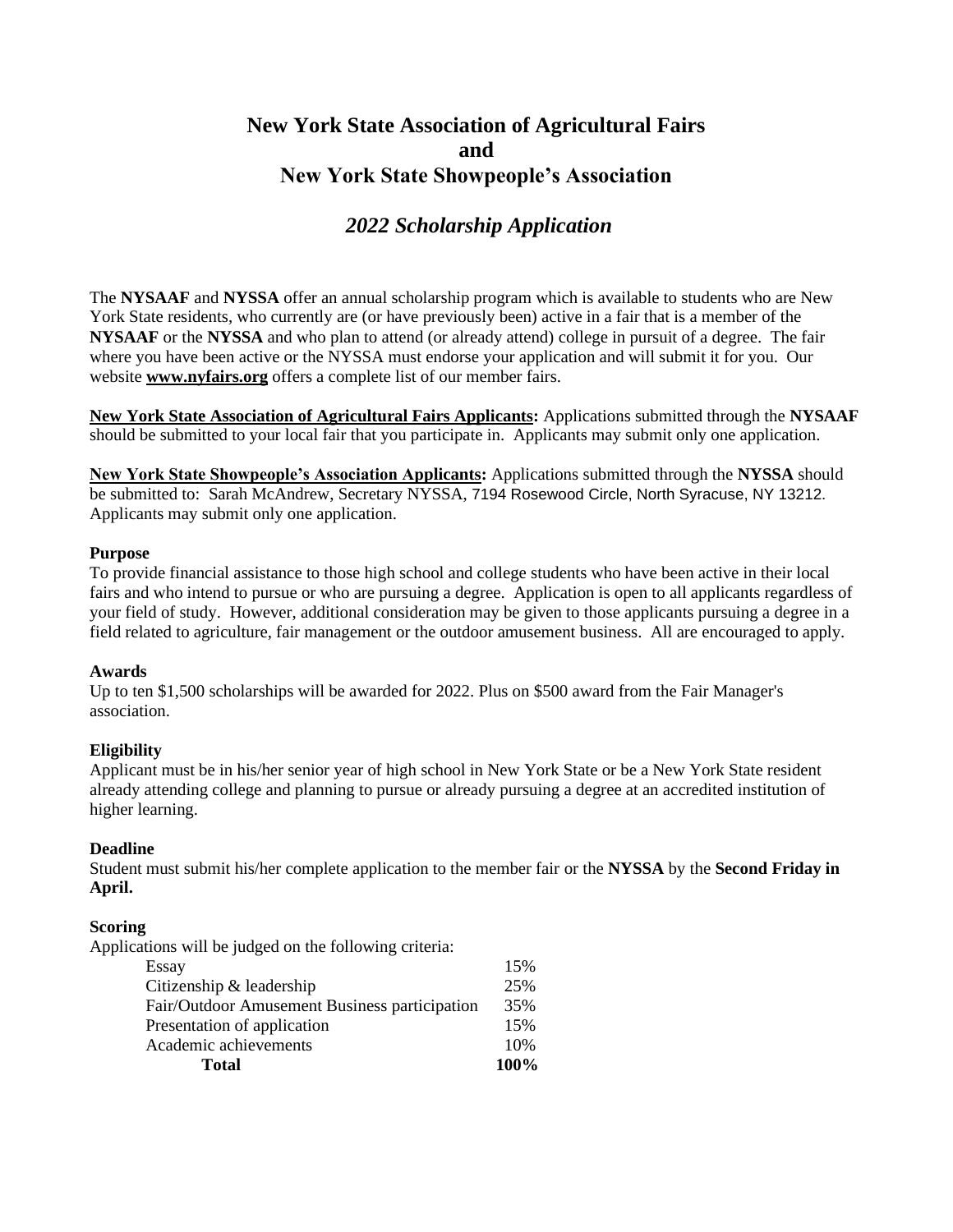#### **Instructions**

| Instructions<br>Make sure that you complete the entire application according to directions. Return the completed<br>application to your local fair or the NYSSA by the date indicated. The Selection Committee is<br>looking for well-rounded applicants and will base its decisions on a variety of criteria, including<br>academics, community service and fair participation, as well as the overall appearance of your<br>application. The application has been formatted so that it must be completed online. All<br>applications must be on this form. However, do not email it to us. You must submit a hard copy<br>of your application to an official of your sponsoring fair or to the NYSSA for endorsement. You<br>may add additional pages as necessary. Handwritten applications will not be accepted. |                                               |  |
|----------------------------------------------------------------------------------------------------------------------------------------------------------------------------------------------------------------------------------------------------------------------------------------------------------------------------------------------------------------------------------------------------------------------------------------------------------------------------------------------------------------------------------------------------------------------------------------------------------------------------------------------------------------------------------------------------------------------------------------------------------------------------------------------------------------------|-----------------------------------------------|--|
| Applications must be printed on plain stock white paper (such as 20 lb. paper).<br><b>Checklist</b>                                                                                                                                                                                                                                                                                                                                                                                                                                                                                                                                                                                                                                                                                                                  |                                               |  |
| Scholarship application. Completed online and then print                                                                                                                                                                                                                                                                                                                                                                                                                                                                                                                                                                                                                                                                                                                                                             |                                               |  |
| Two letters of recommendation<br><b>Fair/Outdoor Amusement Business participation</b>                                                                                                                                                                                                                                                                                                                                                                                                                                                                                                                                                                                                                                                                                                                                |                                               |  |
| Fair/NYSSA endorsement on the application<br>$\equiv$ Essay                                                                                                                                                                                                                                                                                                                                                                                                                                                                                                                                                                                                                                                                                                                                                          |                                               |  |
| <b>Transcript-Academic achievements</b><br>Review your application for spelling and grammar errors. Your presentation of all the above is<br>very important. Give it your best effort.<br>For high school seniors: from Grade 9 through 1 <sup>st</sup> semester of Grade 12<br>For college students: from Grade 9 through Grade 12 AND college transcript through 1st<br>semester of the current academic/school year                                                                                                                                                                                                                                                                                                                                                                                               |                                               |  |
| Indicate which scholarship you are applying for by double-clicking on the appropriate box:                                                                                                                                                                                                                                                                                                                                                                                                                                                                                                                                                                                                                                                                                                                           |                                               |  |
| <b>COLLEGE ENTRANT</b>                                                                                                                                                                                                                                                                                                                                                                                                                                                                                                                                                                                                                                                                                                                                                                                               | <b>CURRENT COLLEGE STUDENT</b>                |  |
| <b>NAME OF APPLICANT</b>                                                                                                                                                                                                                                                                                                                                                                                                                                                                                                                                                                                                                                                                                                                                                                                             |                                               |  |
| <b>MAILING ADDRESS: STREET</b>                                                                                                                                                                                                                                                                                                                                                                                                                                                                                                                                                                                                                                                                                                                                                                                       |                                               |  |
| <b>STATE</b><br><b>CITY</b>                                                                                                                                                                                                                                                                                                                                                                                                                                                                                                                                                                                                                                                                                                                                                                                          | <b>ZIP CODE</b>                               |  |
| PHONE NUMBER<br>$\overline{AGE}$ $\overline{SEX: M}$ $\overline{F}$                                                                                                                                                                                                                                                                                                                                                                                                                                                                                                                                                                                                                                                                                                                                                  |                                               |  |
| CELL PHONE NUMBER<br><u>__________________________</u>                                                                                                                                                                                                                                                                                                                                                                                                                                                                                                                                                                                                                                                                                                                                                               |                                               |  |
|                                                                                                                                                                                                                                                                                                                                                                                                                                                                                                                                                                                                                                                                                                                                                                                                                      |                                               |  |
|                                                                                                                                                                                                                                                                                                                                                                                                                                                                                                                                                                                                                                                                                                                                                                                                                      |                                               |  |
|                                                                                                                                                                                                                                                                                                                                                                                                                                                                                                                                                                                                                                                                                                                                                                                                                      |                                               |  |
| PARENT/GUARDIAN NAMES(S) OCCUPATION EMPLOYER                                                                                                                                                                                                                                                                                                                                                                                                                                                                                                                                                                                                                                                                                                                                                                         |                                               |  |
| <u> 1999 - Johann Harry Johann Harry Barbara, mars and de format and description of the second second second second</u><br><u> 1989 - Johann Harry Harry Harry Harry Harry Harry Harry Harry Harry Harry Harry Harry Harry Harry Harry Harry</u>                                                                                                                                                                                                                                                                                                                                                                                                                                                                                                                                                                     | <u> 1980 - Andrea Andrew Maria (h. 1980).</u> |  |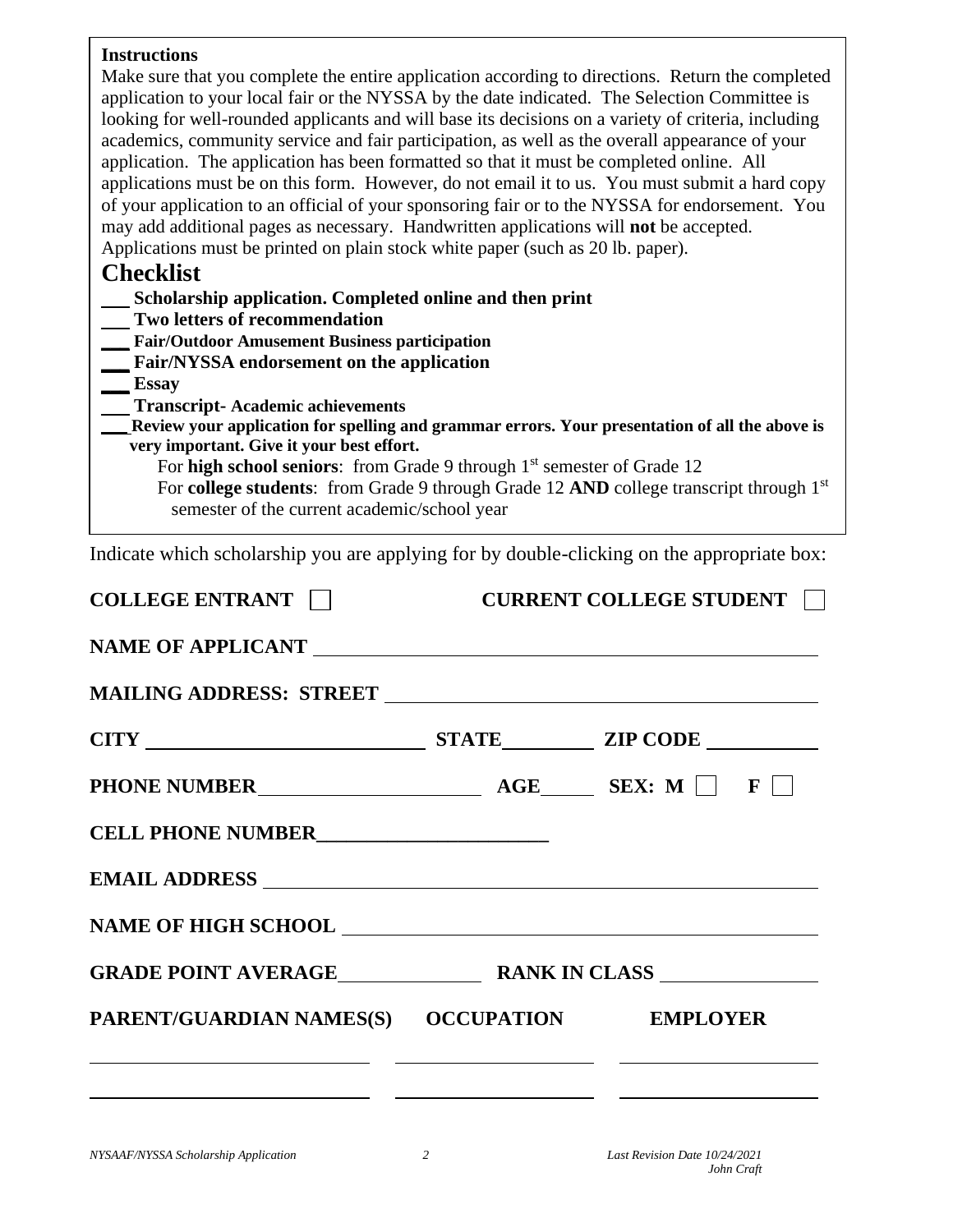| <b>NAMES OF BROTHERS/</b><br><b>SISTERS</b> | <b>LIVING</b><br><b>AT HOME</b>               | <b>DEPENDENT ON</b><br><b>FAMILY INCOME</b> | <b>ATTENDING</b><br><b>COLLEGE</b> |
|---------------------------------------------|-----------------------------------------------|---------------------------------------------|------------------------------------|
|                                             | $Y$     $N$                                   | $Y$     $N$                                 | $Y \Box N \Box$                    |
|                                             | $Y$   N                                       | $Y$ $\mid$ $N$ $\mid$                       | $Y \Box N \Box$                    |
|                                             | $N$    <br>$\mathbf{V}$ $\vdash$ $\mathbf{V}$ | $V$ $\vert$ $\vert$ $N$ $\vert$             | $N$                                |

## **NAME OF COLLEGE OR UNIVERSITY WHICH YOU PLAN TO ATTEND OR ARE ALREADY ATTENDING**

**IF ATTENDING COLLEGE, YEAR YOU EXPECT TO GRADUATE**

**IF NOT CURRENTLY ATTENDING COLLEGE, HAVE YOU BEEN ACCEPTED**?

 **Y N IF YES, WHERE?**

# **MAJOR FIELD OF STUDY OR OCCUPATIONAL INTEREST**

## **EXPLAIN YOUR CAREER GOALS. IF YOUR GOALS RELATES TO AGRICULTURE, FAIR MANAGEMENT OR THE OUTDOOR AMUSEMENT BUSINESS PLEASE EXPLAIN.**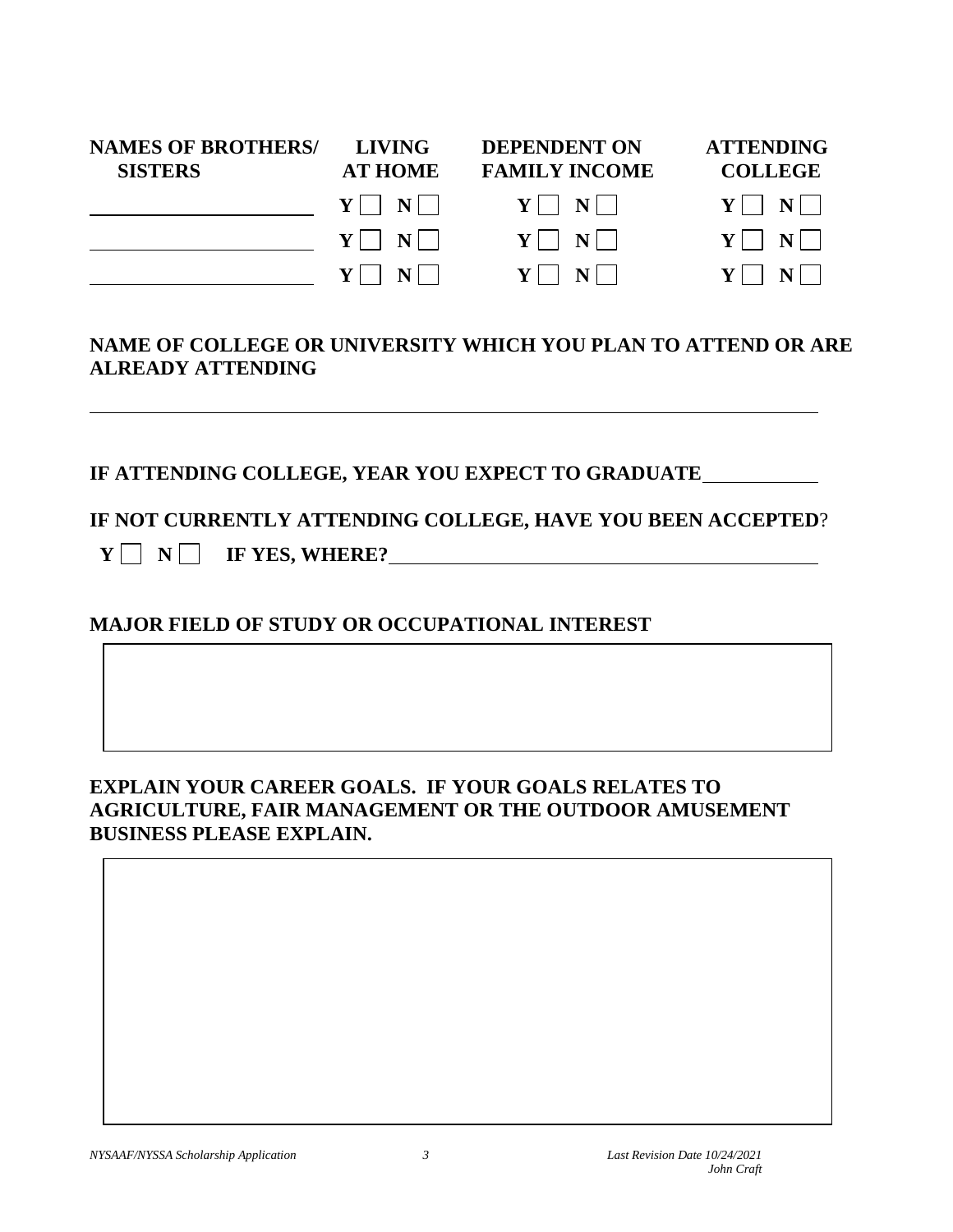*(For the following, please attach additional sheets, properly labeled, if necessary)*

# **A. RECORD OF PARTICIPATION IN SCHOOL ACTIVITIES** (List offices held, if any)

**B. COMMUNITY SERVICE** (Church, clubs, organizations, etc.)

**C. AWARDS RECEIVED** (School, community, clubs, organizations, etc.)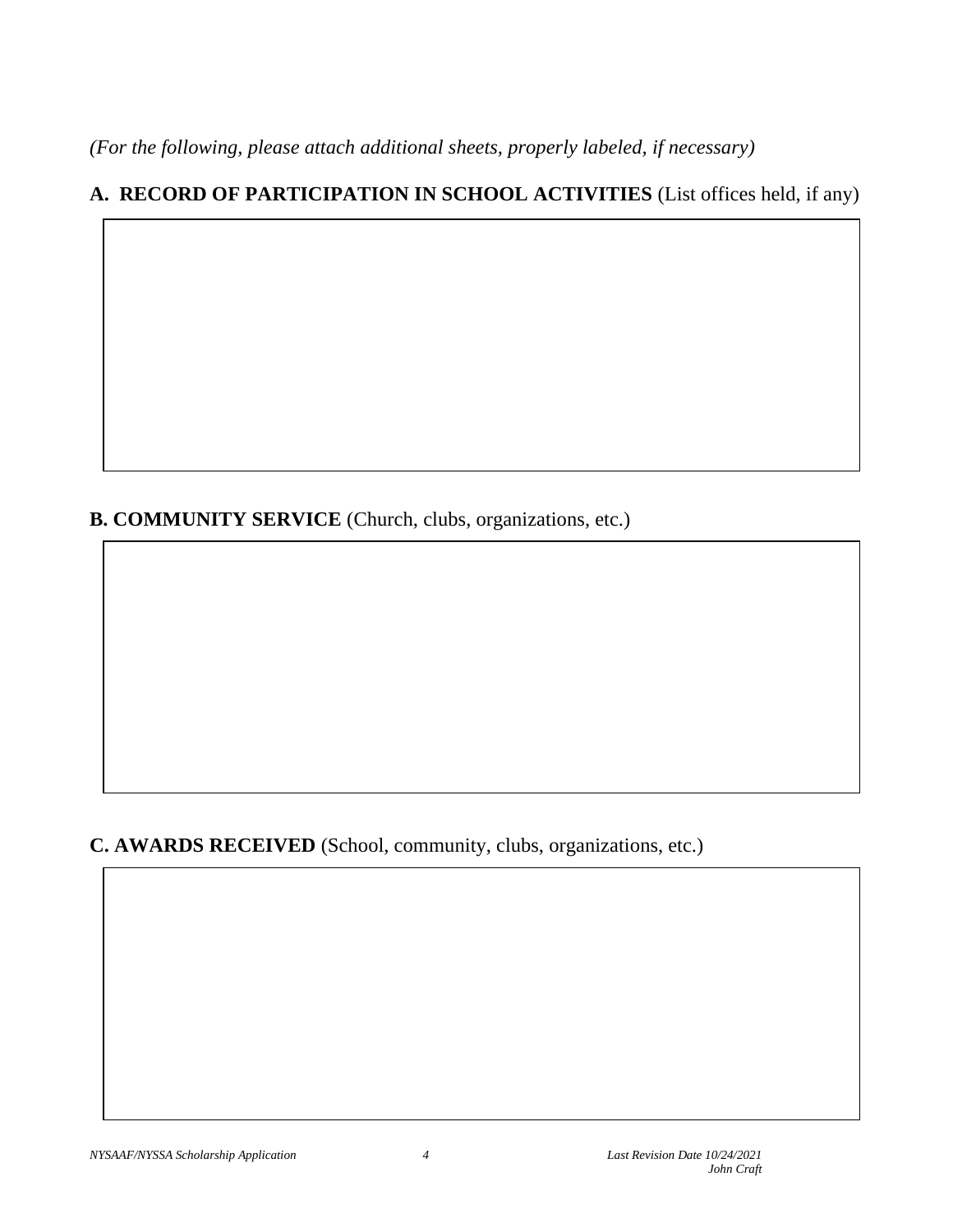# **D. RECORD OF PARTICIPATION IN AGRICULTURAL FAIR(S) OR OUTDOOR**

**AMUSEMENT BUSINESS** (Type of involvement, awards, years, etc.)

## **E. WORK EXPERIENCE** (List dates, employer, duties)

## **F. ADDITIONAL INFORMATION TO SUPPORT APPLICATION**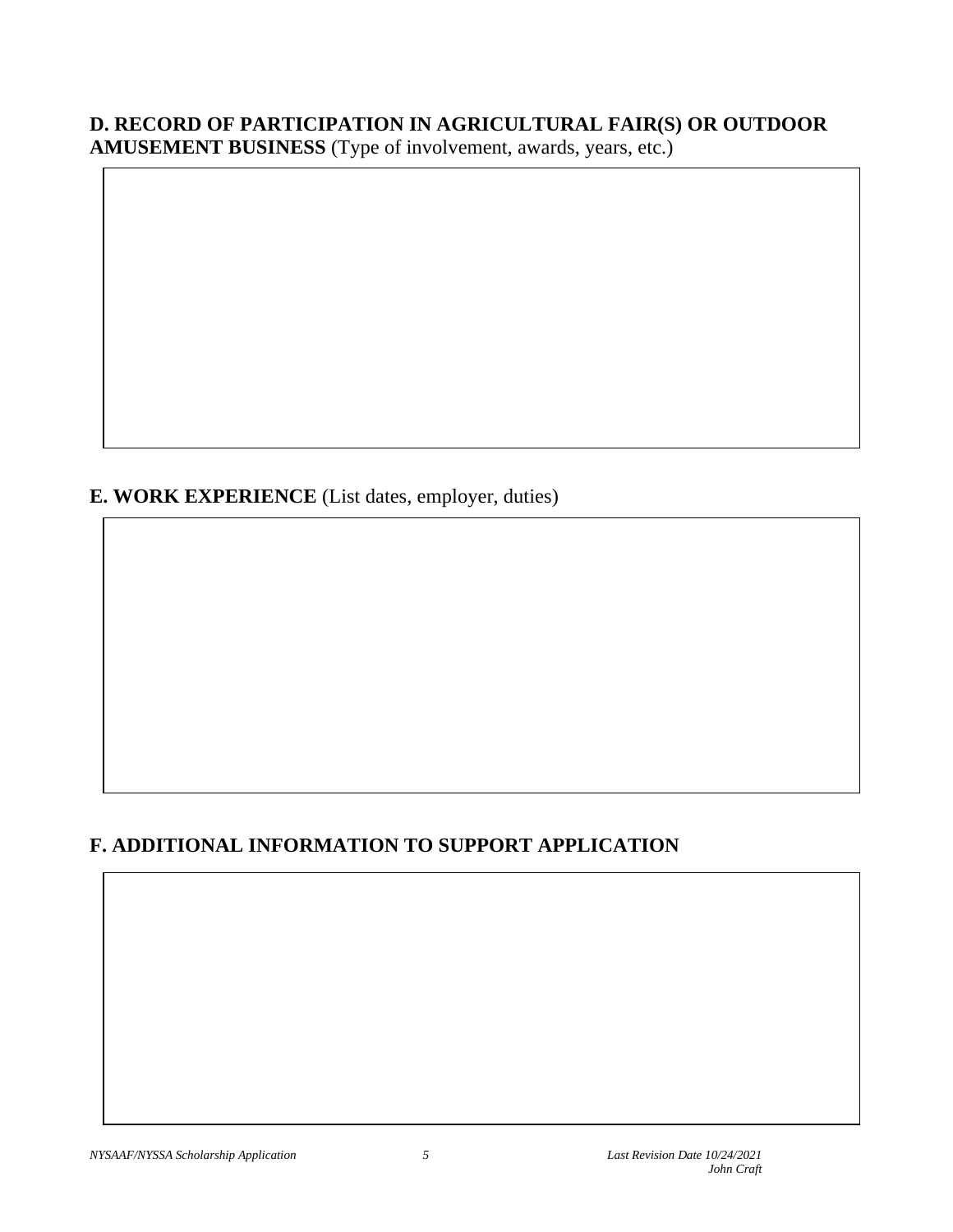**REFERENCES** Please attach two (2) recent letters of reference pertaining specifically to this application. These letters must be dated and signed; they will not be accepted without a date and a signature.

#### **For the following, please attach a separate sheet and explain in as much detail as possible.**

**ESSAY** (Tell us in 500 words or less: "What experiences have you had exhibiting at or working at a fair or outdoor amusement venue that you feel will help you with your future goals?"

## **TRANSCRIPT**

**High school seniors**: Please attach a transcript from Grade 9 through 1<sup>st</sup> semester of Grade 12.

**College students**: Please attach a transcript from Grade 9 through Grade 12 **AND** a college transcript through 1<sup>st</sup> semester of the current academic/school year.

**FILING DEADLINE** Your application must be received by the sponsoring member fair or the NYSSA no later than the **second Friday in April**!

Signature of Applicant Signature of Parent or Guardian

Date signed Date signed

**Submit your completed application to your sponsoring fair or to the NYSSA before the filing deadline. A fair or NYSSA member will complete the application endorsement section on the following page and forward the application to the appropriate NYSAAF personnel for consideration.**